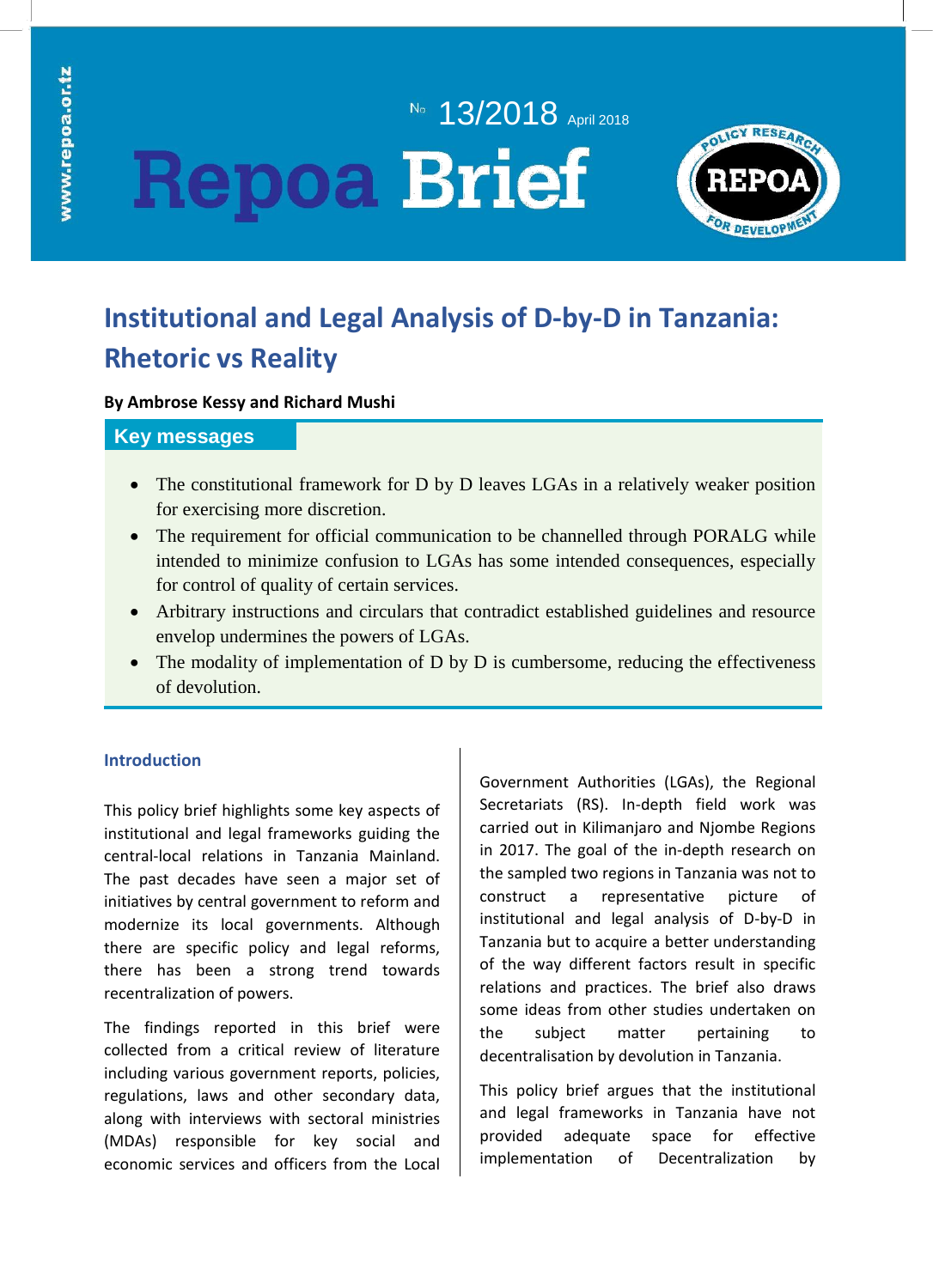Devolution (D-by-D) as envisaged in the Policy Paper on Local Government Reform.

# **Constitutional Framework for D-by-D in Tanzania: LGAs have Weak Position in the URT's Constitution**

The vision and mission of the D-by-D in Tanzania is driven by the Policy Paper on Local Government Reform (1998), the United Republic of Tanzania's 1977 constitution, sectoral policies and various pieces of legislation. Constitutionally, the status of local governments in Tanzania is legalized by two articles:

#### *Article 145 (1) states:*

There shall be established local government authorities in each region, district, urban area and village in the United Republic, which shall be of the type and designation prescribed by law to be enacted by Parliament or by the House of Representatives.

#### *Article 145 (2) states*:

Parliament or the House of Representatives, as the case may be, shall enact a law providing for the establishment of local government authorities, their structure and composition, sources of revenue and procedure for the conduct of their business.

#### *Article 146 (1) reads:*

The purpose of having local government authorities is to transfer authority to the people. Local government authorities shall have the right and power to participate, and to involve the people, in the planning and implementation of development programmes within their respective areas and generally throughout the country.

These two articles above are generally inadequate in providing for an effective mechanism to protect LGAs from arbitrary

powers from the central government. In other words, local governments in Tanzania have not been given adequate attention in the Union Constitution. The articles leave central government with the authority to shape local authorities as it wishes. While article 145 provides for the establishment of LGAs across Tanzania, article 146 provides only vague functions for LGAs. Comparatively, in some countries, such as Uganda, LGAs are well defined in the national constitution which has more detailed articles providing for the establishment, purpose, composition, source of revenue and functions of local governments. Moreover, the Ugandan Constitution has one chapter with 31 articles referring to local governments (articles 176-207). These detailed articles in the constitution coupled with the Local Government Act of 1997 in Uganda has been described as one of the most comprehensive decentralization programs in Africa.

The following acts of parliament provide also more precise legal foundations for LGAs in Tanzania Mainland and their functioning:

- 1. The Local Government (District Authorities) Act No 7 of 1982
- 2. The Local Government (Urban Authorities) Act No. 8 of 1982
- 3. The Local Government Finances, Act No 9 of 1982
- 4. The Local Government Services, Act No. 10 of 1982
- 5. The Local Government Negotiating Machinery Act No. 11 of 1982
- 6. The Decentralization of Government Administration (Interim Provisions) (Amendment) Act No. 12 of 1982.

# **There is no Official Policy Framework Guiding Central-Local Relations in Tanzania**

The main guiding policy framework for centrallocal relations in Tanzania Mainland is the Policy Paper on Local Government Reform (1998). Ironically, this policy is still called a "paper" rather than a "policy" meaning that it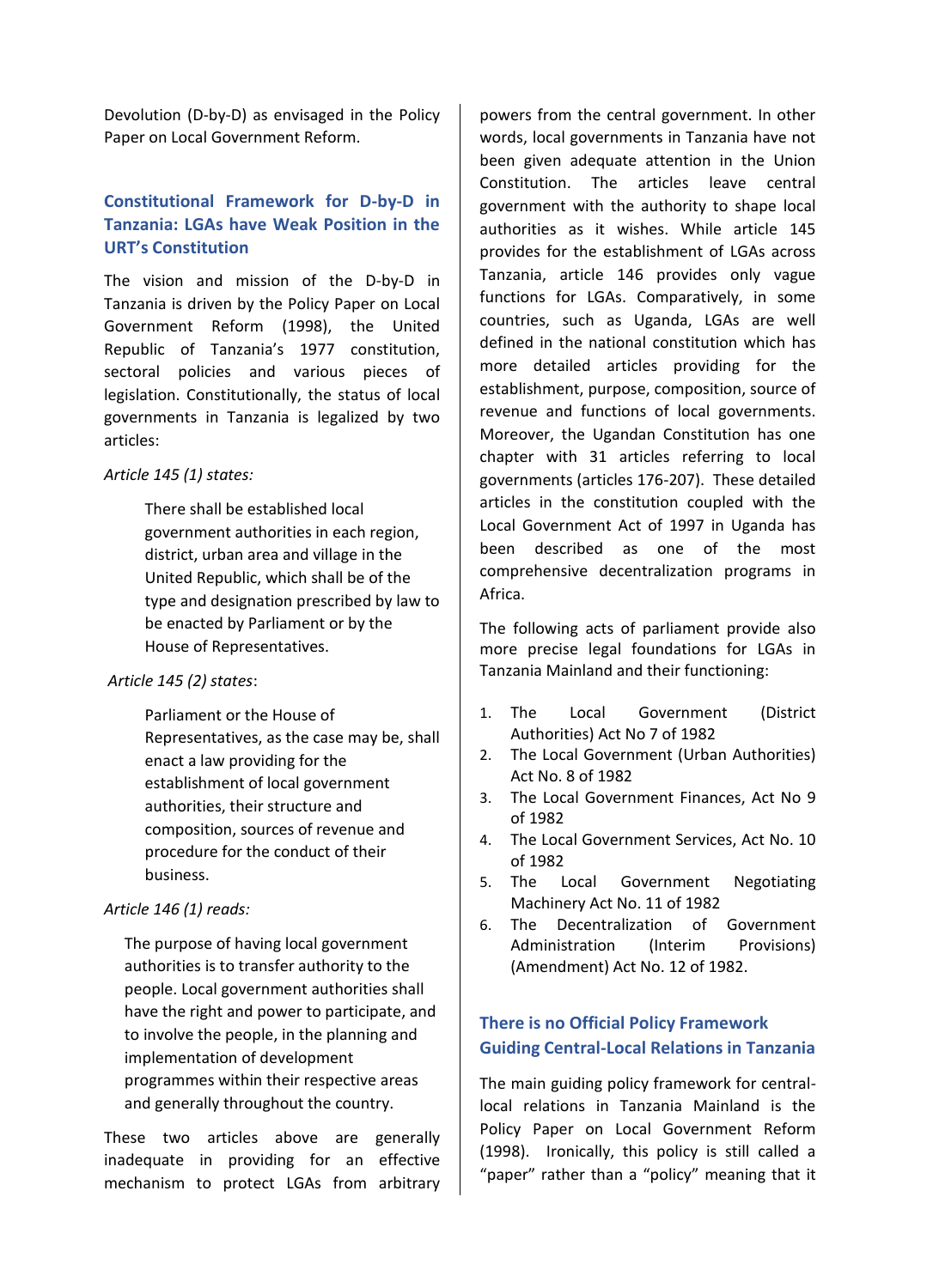has not been endorsed by the cabinet or the government to become a full-fledged policy document. To researchers and scholars, this may raise many questions regarding the commitment of the central government to develop effective system of local governance in Tanzania.

Nonetheless, the Policy Paper views centrallocal relations under decentralization as characterized by the abolition of previous command relations. The policy proposes the relations to be characterized by consultations and negotiations, support from ministries to local governments supplemented with regulation and legal supervision of local government political and administrative decisions. In this sense, the directive powers of Government vis-à-vis local councils are restricted to legal regulation with local governments' decisions. Thus, the general influence of local councils is secured through the legislative and regulatory powers of Government, where the Council Director (CD) would be responsible to the council on all administrative matters. The Policy Paper recommends amendments to the Local Government Acts which would be subsumed under the amended local government legislation and that sector policies shall adhere to the principles for the local government reform.

# **Arbitrary Instructions/Circulars to guide operations of LGAs undermine the Powers of LGAs**

Although the LGAs have been empowered to undertake certain functions, their operations occur within the context of the whole nation (Unitary State). Hence, for uniformity and consistence purpose across the LGAs, the Central government, through the Ministry responsible for LGA business, coordinates and regulates LGA functions in a standardized way. Most important of these regulations are:

• Council Articles which regulate the function of the Council and its committees,

- The financial regulations which regulate all financial activities (revenues and expenditures).
- Procurement regulations for all council outsourcing transactions
- HR regulations to guide staffing issues
- Planning and budgeting guidelines to guide planning at all levels of the council
- Urban planning guidelines,
- Entitlement and incentives guidelines etc.

There is a general consensus among council officials that these frameworks for guiding central-local relations are in place, including policies, laws, regulations, and guidelines which are very much resourceful and adequate to guide LGA functions. At ministry and RS levels, all interviewees find the frameworks to be quite adequate. However, the RS staff feel that the problem lies with the centre for not providing enough resources to execute the roles and functions stipulated in the guidelines. Likewise, at the Council levels, there is strong feelings that the frameworks for central-local relations are well framed but sometimes difficult to implement especially where there were instructions to LGAs to perform certain activities without corresponding resources.

Accordingly, although the LGAs may exercise certain discretions, they have to happen within the set national guidelines. Adherence to guidelines is critical because, as discussed further below, much of the funds come from the Central government. A good example is allowances paid to the elected political officials at the Council. These are set by the central government and therefore the elected council body cannot set its own compensations. Even sitting allowances for meetings held have to be approved by Central government.

# **Communication across Sectoral Ministries and LGAs is unclear**

Proper communication within government institutions is an important ingredient for effective service delivery. Governments that coordinate their communications across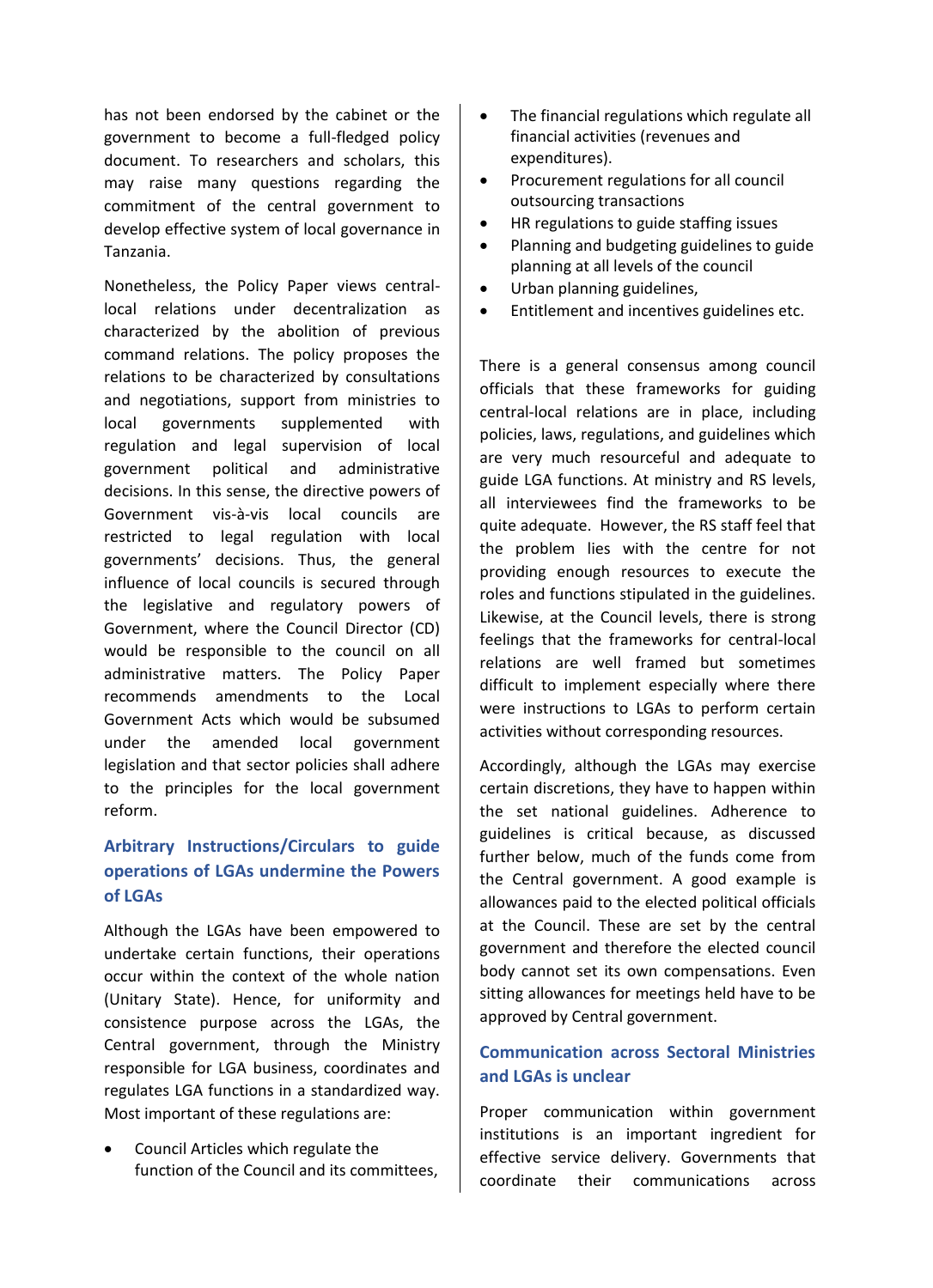ministries are able to deliver public functions far more effectively.

The sectoral ministries feel denied the power to coordinate their officers posted at the LGAs. PO-RALG is seen as taking over most of the functions of the parent ministries such as education, agriculture, health etc, thus creating parallel systems. Parent ministries are left without powers to steer sectoral issues in the country.

Generally, from what is happening on the ground, the practical implementation of D-by-D varies considerably from what is provided in the Policy Paper on Local Government Reform. The findings have clearly shown that there is limited transfer of knowledge concerning D-by-D across the MDAs. This has been largely caused by the lack of a national platform to decide on issues of decentralization. This phenomenon has brought some confusion about the chain of command for the central government as some officials at the Ministries feel that their level of intervention ends at the district levels. For example, street bureaucrats working in some respective sectors such as agriculture, education, health etc. do not know their boundary for decision making points

#### **Conclusion and Policy recommendations**

This policy brief has shown that since the constitution is regarded by many democratic governments as the mother law, it also acts as a reference point when it comes to dividing up national power. When local government authorities are well enshrined in the national constitution, it becomes harder for any other institution to undermine their status, roles and functions as local democratic institutions for citizens' participation and social service delivery. However, the practice from Tanzania indicates that local governments, instead of being properly enshrined in the national constitution, are merely regarded as creatures of central government through legislation.

There is also lack of clarity on mandates between central government and the local authorities. Many functions at RS and LGAs are

sometimes interrupted with many directives from central government, but without commensurate resources to implement these directives. The ideal practice would be: money should follow the additional functions.

The brief presents the following recommendations.

- a) Central Government should develop a proper policy on D-by-D in the long term that will clarify mandates/boundaries between central and local governments.
- b) There is need to equip Ministries working on issues of LGAs with knowledgeable staff on LGA business: Existing frameworks of operations and approvals of issues emanating from the LGAs e.g. plans and budgets bring on board ministries like PORALG, Ministry of Finance, Planning Secretariat/ commission to make decisions on matters relating to LGAs.
- c) Sensitization of newly appointed leaders is necessary for smooth functioning of D by D, existing mandates, though not very adequate, must be clear to each functionary in the government system.
- d) The government and other sectoral ministries need to champion D-by-D in all sectors.
- e) There is a need to translate laws and policies into the language (in this case Kiswahili) that all people (local authorities and citizens) can easily understand.
- f) Dialogue between Regional Secretariats (RSs) and LGAs should be improved in order to do away with overruling LGAs decisions, tendency of giving directives, orders and cut bureaucracy during the budget process.
- g) Central Ministries and RSs need to change work attitude toward LGAs, and they should acquaint themselves with challenges facing LGAs in order to be able to advice and supervise them accordingly.